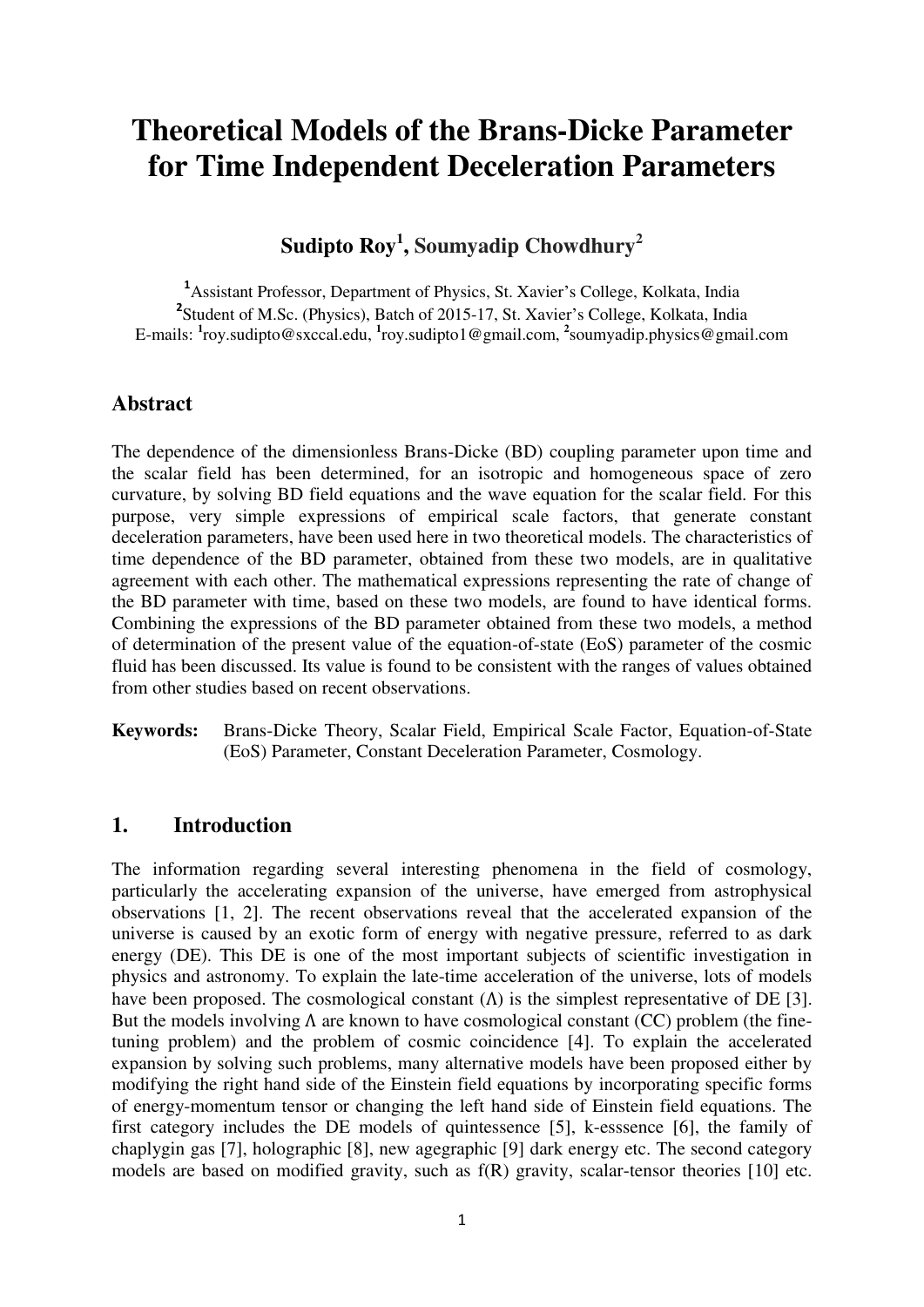The Brans-Dicke (BD) theory of gravity is a path breaking study of scalar-tensor theory by Brans and Dicke, incorporating Mach's principle into gravity [11]. In BD theory, the spacetime dynamics is represented by the metric tensor and the dynamics of gravity is represented by a scalar field. The gravitational constant in BD theory is replaced by the reciprocal of a time dependent scalar field ( $\varphi$ ). There is a dimensionless parameter ( $\omega$ ) that couples this scalar field  $(\varphi)$  with gravity. BD theory has successfully explained the experimental findings from the solar system [12]. Brans-Dicke theory has been found to be very effective regarding the recent study of cosmic acceleration [13]. From general theory of relativity (GR), this can be obtained by letting  $\omega \to \infty$  and  $\varphi =$  constant [14]. The early and the late time behaviour of the universe have been very effectively solved by this theory. According to a study by Banerjee and Pavon, BD theory can potentially solve the quintessence problem [13]. The generalized BD theory is an extension of the original BD theory where the BD parameter  $\omega$  is regarded as a function of the scalar field  $\varphi$  [15]. The generalized BD theory gives rise to a decelerating radiation model where the big-bang nucleosynthesis scenario is not adversely affected [13]. A self-interacting potential have also been introduced in its modified form. Bertolami and Martins have used this theory to explain accelerated cosmic expansion for a spatially flat model [16]. According to these theories  $\omega$  should have a low negative value, of the order of unity, to account for the accelerated expansion. This is in contradiction with the solar system experimental bound of  $\omega \geq 500$ . Bertolami and Martins have successfully explained the accelerated expansion with a potential  $\varphi^2$  and large  $|\omega|$  [16].

In the present study, the time dependence of the BD parameter  $(\omega)$  has been determined from the field equations of the Brans-Dicke theory of gravity and the wave equation for the scalar field  $(\varphi)$ . Here we have formulated two theoretical models of the BD parameter, based on two empirical expressions of the scale factor. One of them has a power-law type of dependence upon time and the other one has an exponential dependence upon time. Each of these very simple scale factors produces a time independent deceleration parameter. Although the deceleration parameter is known to be a function of time, these scale factors have been chosen for the simplicity of mathematical calculations, without much loss of generality. The scalar field, in each model, has been assumed to have a power law type of dependence upon the corresponding scale factor. The values of the constants involved in all these empirical relations have been evaluated from the field equations. The properties of time variation of the BD parameter, obtained from these two models, are found to be in qualitative agreement with each other. They are consistent with the findings of other resent studies in this regard [17, 18]. Apart from time dependence, the dependence of the BD parameter upon the scale factor and the scalar field has also been determined in the present study. Although the entire formulation is based upon a time independent equation-of-state parameter, an attempt has been made, at the end of this analysis, to determine the present value of the EoS parameter. Combining the results obtained from the two models, a mathematical exercise has been carried out for an approximate estimation of its present value. The findings of this theoretical method are in agreement with the range of possible values of this parameter, obtained from recent astrophysical observations [19, 20]. This result seems to provide justification for the choice of scale factors that generate time independent deceleration parameters.

#### **2. Solution of Field Equations**

In the generalized Brans-Dicke theory, the action is expressed as [11],

$$
S = \int d^4x \sqrt{-g} \left( \frac{\varphi R}{16\pi G} + \frac{\omega(\varphi)}{\varphi} g^{\mu\nu} \partial_\mu \varphi \partial_\nu \varphi + L_m \right) \tag{01}
$$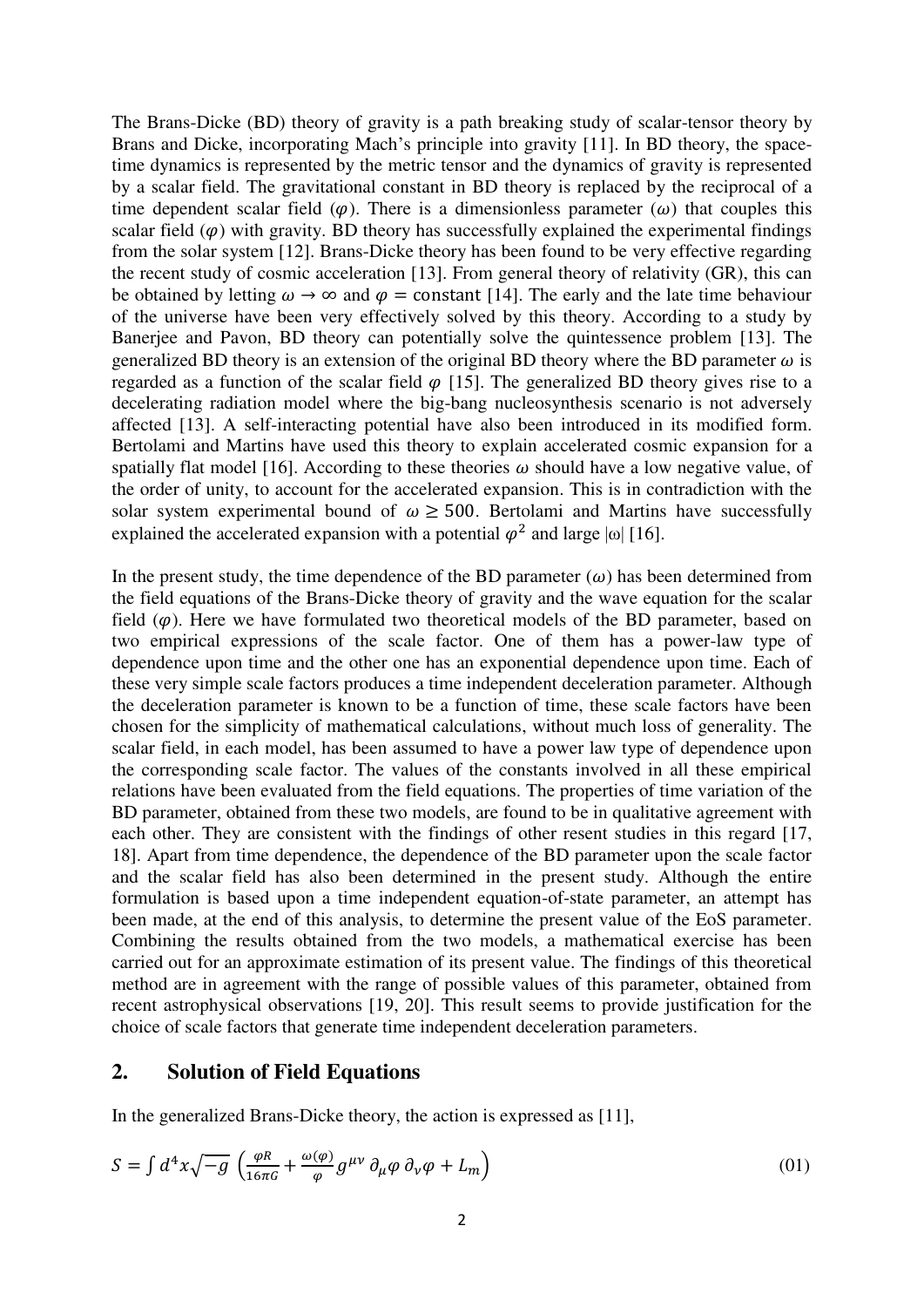Here, g is the determinant of the tensor metric  $g^{\mu\nu}$ , R is the Ricci scalar,  $L_m$  is the Lagrangian of matter,  $\varphi$  is the Brans-Dicke scalar field and  $\omega$  is a dimensionless Brans-Dicke parameter. In generalized BD theory, this coupling parameter  $\omega$  is considered to be a function of  $\omega$ . The line element for a non-flat universe, in the framework of the Friedmann-Robertson-Walker (FRW) cosmology, can be expressed in polar coordinates as,

$$
ds^{2} = -dt^{2} + a^{2}(t) \left[ \frac{dr^{2}}{1 - kr^{2}} + r^{2} d\theta^{2} + r^{2} sin^{2}\theta d\xi^{2} \right]
$$
 (02)

Here  $a(t)$  is the scale factor of the universe, t represents the cosmic time, r is the radial component, k is the curvature parameter and  $\theta$  and  $\xi$  are the two polar coordinates.

The gravitational field equations of Brans-Dicke theory, for a universe filled with a perfect fluid and described by FRW space-time with scale factor  $a(t)$  and spatial curvature k, are given by,

$$
3\frac{a^2+k}{a^2} + 3\frac{a\,\varphi}{a\,\varphi} - \frac{\omega(\varphi)}{2}\frac{\varphi^2}{\varphi^2} = \frac{\rho}{\varphi}
$$
\n
$$
(03)
$$

$$
2\frac{\ddot{a}}{a} + \frac{\dot{a}^2 + k}{a^2} + \frac{\omega(\varphi)}{2}\frac{\dot{\varphi}^2}{\varphi^2} + 2\frac{\dot{a}}{a}\frac{\dot{\varphi}}{\varphi} + \frac{\ddot{\varphi}}{\varphi} = -\frac{\gamma\rho}{\varphi}
$$
\n
$$
(04)
$$

The wave equation for the scalar field  $(\varphi)$ , in generalized Brans-Dicke theory of gravity, where  $\omega$  is a time dependent parameter, is expressed as,

$$
\frac{\ddot{\varphi}}{\varphi} + 3 \frac{\dot{a}\dot{\varphi}}{a\varphi} = \frac{\rho}{\varphi} \frac{(1-3\gamma)}{2\omega+3} - \frac{\dot{\varphi}}{\varphi} \frac{\dot{\omega}}{2\omega+3}
$$
(05)

Combining equations (3) and (4), and taking  $k = 0$  (for flat space), one obtains,

$$
2\frac{\ddot{a}}{a} + 4\frac{\dot{a}^2}{a^2} + 5\frac{\dot{a}}{a}\frac{\dot{\varphi}}{\varphi} + \frac{\ddot{\varphi}}{\varphi} = \frac{\rho(1-\gamma)}{\varphi}
$$
\n
$$
(06)
$$

The energy conservation equation for the cosmic fluid is written as,

$$
\dot{\rho} + 3\frac{a}{a}(1+\gamma)\rho = 0\tag{07}
$$

In the above expressions,  $\gamma$  ( $\equiv P/\rho$ ) is the *equation of state* (EoS) parameter for the cosmic fluid, with specific values for different cosmological periods. The values of  $\gamma$  are, 1 (massless scalar field dominated era),  $1/3$  (radiation dominated era),  $0$  (matter dominated era),  $-1$ (vacuum energy dominated era).

Considering this EoS parameter  $\gamma$  to be time independent, the solution of equation (7) is obtained as,

$$
\rho = \rho_0 a^{-3(1+\gamma)} \tag{08}
$$

Combining equation (3) with (8) one gets,

$$
\omega = \frac{3\frac{a^2}{a^2} + 3\frac{a\varphi}{a\varphi} - \frac{\rho_0 a^{-3(1+\gamma)}}{\varphi}}{\frac{1\varphi^2}{2\varphi^2}}
$$
(09)

Combining equations (5) and (8) one gets,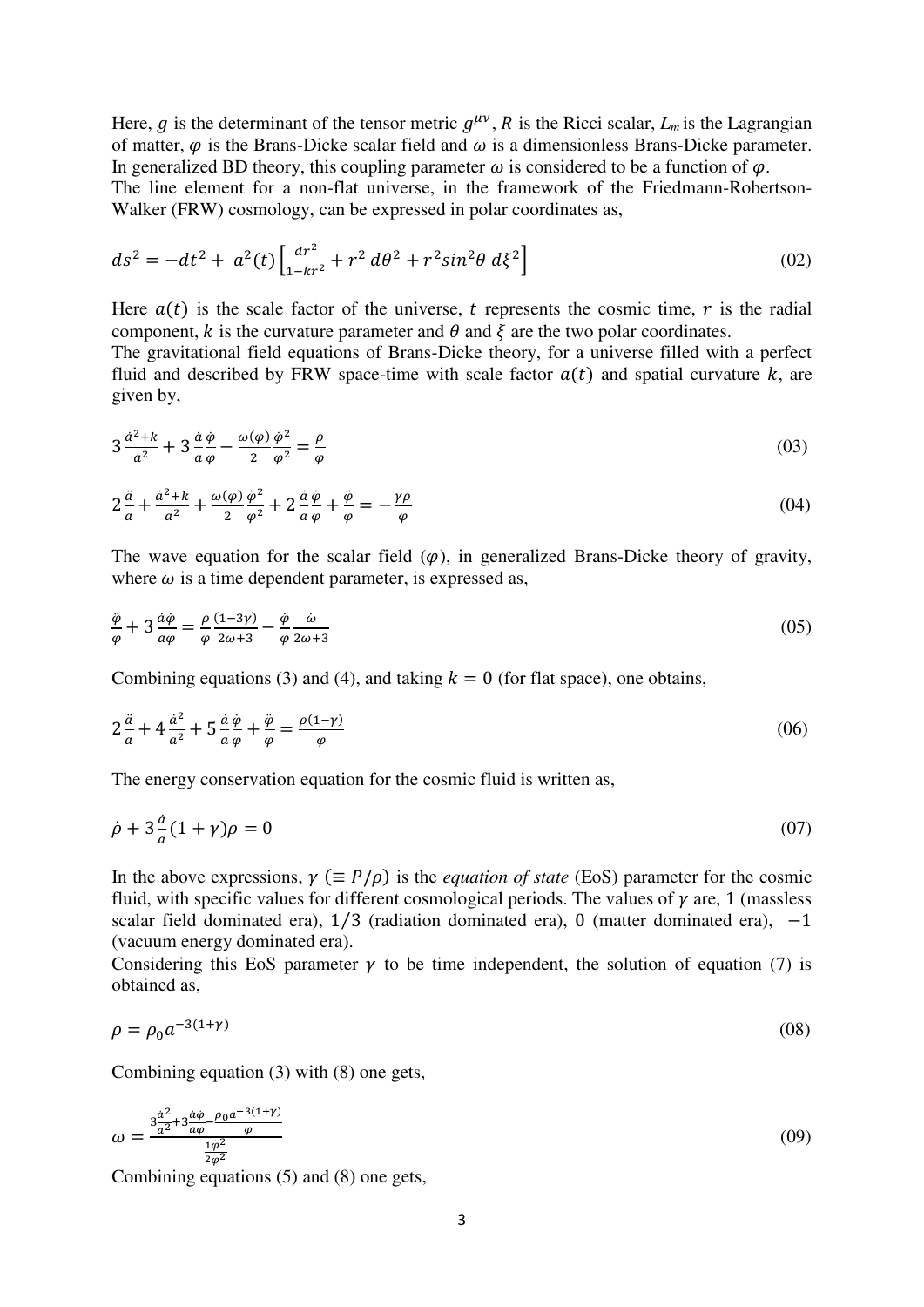$$
\omega = \frac{1}{2} \left[ \frac{\rho_0 a^{-3(1+\gamma)} (1-3\gamma) - \dot{\omega}\dot{\varphi}}{\ddot{\varphi} + 3\dot{a}\dot{\varphi}/a} - 3 \right]
$$
\n
$$
\tag{10}
$$

To determine the time dependence of  $\omega$  from the above equations we have used two sets of empirical expressions for the scale factor (a) and the scalar field ( $\varphi$ ) in the following two models. In these two models, the scale factors are such that one obtains constant deceleration parameters from them. The scalar field in each model has been chosen to have a power-law dependence on the corresponding scale factor.

The values of different cosmological parameters used in this article are:

$$
H_0 = \frac{72 \frac{Km}{s}}{Mpc} = 2.33 \times 10^{-18} \text{ sec}^{-1}, q_0 = -0.55, \ \rho_0 = 2.83 \times 10^{-27} \text{Kg} \ m^{-3}
$$
\n
$$
\varphi_0 = \frac{1}{c_0} = 1.498 \times 10^{10} \text{Kg} \ s^2 m^{-3}, \ t_0 = 1.4 \times 10^{10} \text{ Years} = 4.42 \times 10^{17} \text{ s}
$$

#### **MODEL – 1**

The empirical expressions for the scale factor and the scalar field chosen for model-1 are given by,

$$
a = a_0 \left(\frac{t}{t_0}\right)^{\alpha} \tag{11}
$$

$$
\varphi = \varphi_0 \left(\frac{a}{a_0}\right)^n = \varphi_0 \left(\frac{t}{t_0}\right)^{n\alpha} \tag{12}
$$

The scale factor (in eqn. 11) produces a constant deceleration parameter, which is given by,  $q_0 = -\frac{aa}{a^2}$  $rac{aa}{a^2} = \frac{1}{a}$  $\frac{1}{\alpha}$  – 1. Thus  $\alpha$  is given by,

$$
\alpha = \frac{1}{1 + q_0} \tag{13}
$$

Using equation  $(11)$  in  $(8)$  we get,

$$
\rho = \rho_0 a_0^{-3(1+\gamma)} (t/t_0)^{-3\alpha(1+\gamma)}
$$
\n(14)

Using equations (11), (12) and (14) in equation (6) and writing all parameter values for the present epoch ( $t = t_0$ ), one obtains,

$$
\left(\frac{\alpha^2}{t_0^2}\right)n^2 + \left(\frac{5\alpha^2}{t_0^2} - \frac{\alpha}{t_0^2}\right)n + \left\{\frac{6\alpha^2}{t_0^2} - \frac{2\alpha}{t_0^2} - \frac{\rho_0}{\varphi_0}\left(1 - \gamma_0\right)\right\} = 0\tag{15}
$$

Equation (15) is quadratic in  $n$ . Two solutions for  $n$  are given by,

$$
n_{\pm} = -\frac{5}{2} + \frac{1}{2\alpha} \pm \frac{1}{2} \sqrt{\left(1 - \frac{1}{\alpha}\right)^2 + \frac{4\rho_0 t_0^2}{\alpha^2 \varphi_0} \left(1 - \gamma_0\right)}\tag{16}
$$

For the present matter dominated era one may take  $\gamma_0 = 0$ . One thereby obtains its two values as  $n_{\pm} = -1.987, -2.563$ .

Using equations  $(11)$  and  $(12)$  in equation  $(9)$ , one gets,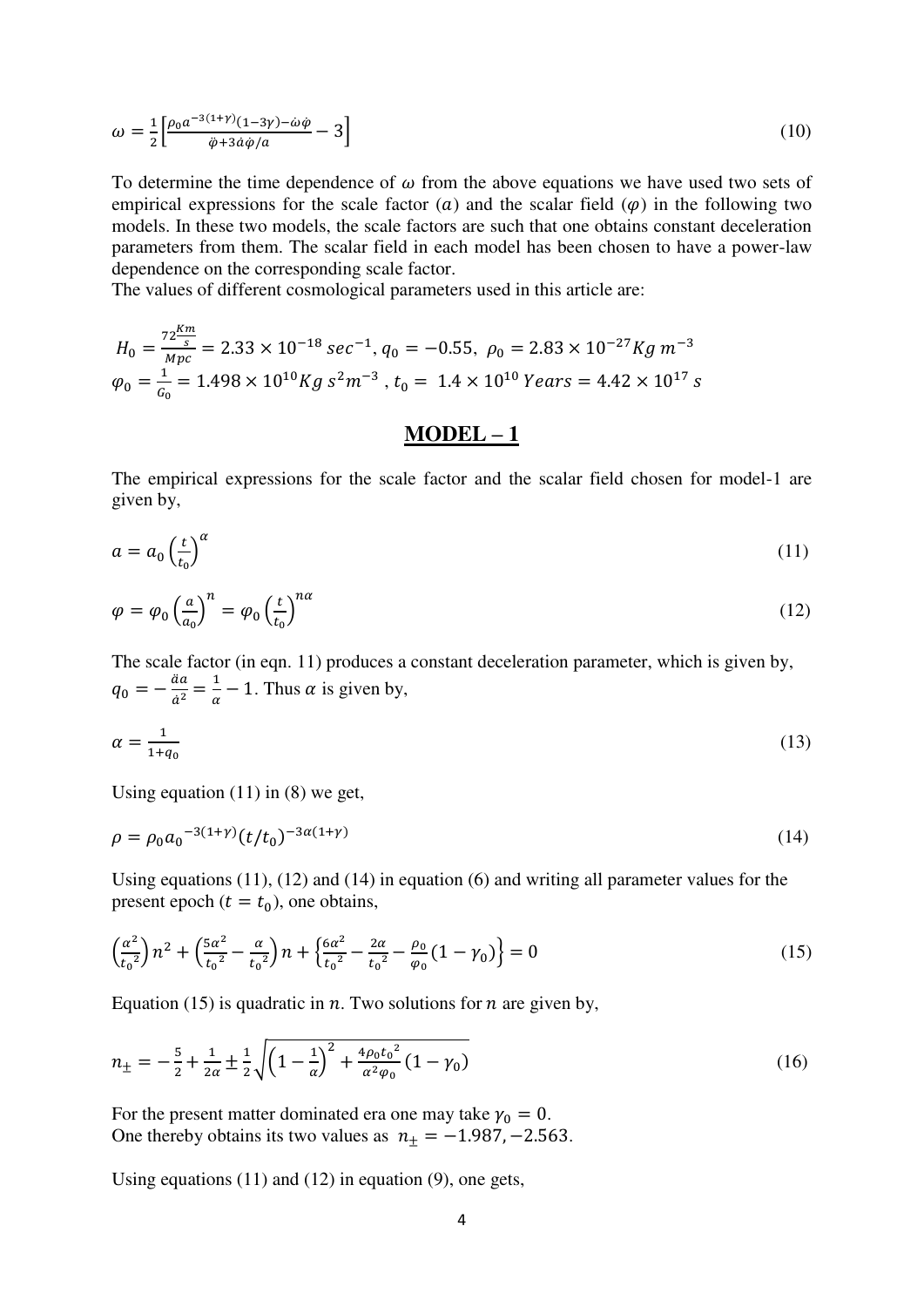$$
\omega = \frac{2}{n^2 \alpha^2} \left[ 3\alpha^2 (1+n) - \frac{\rho_0 t_0^2 a_0^{-3(1+\gamma)}}{\varphi_0} \left(\frac{t}{t_0}\right)^{2-3\alpha(1+\gamma)-n\alpha} \right] \tag{17}
$$

The time derivative of the BD parameter from equation (17) is given by,

$$
\dot{\omega} = \frac{\rho_0 t_0 a_0^{-3(1+\gamma)} \{2\alpha(3+3\gamma+n)-4\}}{\varphi_0 n^2 \alpha^2} \left(\frac{t}{t_0}\right)^{1-3\alpha(1+\gamma)-n\alpha} \tag{18}
$$

Using equations (11) and (12) in equation (10), one gets,

$$
\omega = -\frac{3}{2} + \frac{(0.5 - 1.5\gamma)\rho_0 t_0^2 a_0^{-3(1+\gamma)}}{\varphi_0 n a (3\alpha + n\alpha - 1)} \left(\frac{t}{t_0}\right)^{2 - 3\alpha (1+\gamma) - n\alpha} - \frac{0.5}{3\alpha + n\alpha - 1} \dot{\omega} t \tag{19}
$$

Substituting for  $\dot{\omega}$  in equation (19) from equation (18) one obtains,

$$
\omega = -\frac{3}{2} + \frac{1}{2} \frac{\rho_0 t_0^2 a_0^{-3(1+\gamma)} (4 - 6\alpha - 6\alpha\gamma - 3n\alpha\gamma - n\alpha)}{\rho_0 n^2 \alpha^2 (3\alpha + n\alpha - 1)} \left(\frac{t}{t_0}\right)^{2 - 3\alpha (1+\gamma) - n\alpha} \tag{20}
$$

Combining equation (11) with (20), one gets the following expression (eqn. 21) for  $\omega$  as a function of the scale factor  $(a)$ .

$$
\omega = -\frac{3}{2} + \frac{1}{2} \frac{\rho_0 t_0^2 a_0^{-3(1+\gamma)} (4 - 6\alpha - 6\alpha\gamma - 3n\alpha\gamma - n\alpha)}{\rho_0 n^2 \alpha^2 (3\alpha + n\alpha - 1)} \left(\frac{a}{a_0}\right)^{\frac{2 - 3\alpha(1+\gamma) - n\alpha}{\alpha}}
$$
(21)

Combining equation (12) with (20), one gets the following expression (eqn. 22) for  $\omega$  as a function of the scalar field  $(\varphi)$ .

$$
\omega = -\frac{3}{2} + \frac{1}{2} \frac{\rho_0 t_0^2 a_0^{-3(1+\gamma)} (4 - 6\alpha - 6\alpha\gamma - 3n\alpha\gamma - n\alpha)}{\rho_0 n^2 \alpha^2 (3\alpha + n\alpha - 1)} \left(\frac{\varphi}{\varphi_0}\right)^{\frac{2 - 3\alpha(1+\gamma) - n\alpha}{n\alpha}}
$$
(22)

#### **MODEL – 2**

The empirical expressions for the scale factor and the scalar field chosen for model-2 are given by,

$$
a = a_0 Exp \left[ \beta \left( \frac{t}{t_0} - 1 \right) \right] \tag{23}
$$

$$
\varphi = \varphi_0 \left(\frac{a}{a_0}\right)^m = \varphi_0 Exp \left[m\beta \left(\frac{t}{t_0} - 1\right)\right]
$$
\n(24)

The scale factor (in eqn. 23) produces a constant deceleration parameter, which is given by,  $q_0 = -\frac{\ddot{a}a}{\dot{a}^2}$  $\frac{\ddot{a}a}{\dot{a}^2} = -1$ . Here, the Hubble parameter is  $H = \frac{\dot{a}}{a} = \frac{\beta}{t_0}$  $\frac{p}{t_0}$ . Since it is independent of time, it must be equal to the present value of Hubble parameter  $(H_0)$ . Thus we have,

$$
\beta = H_0 t_0 \tag{25}
$$

Using equation  $(23)$  in  $(8)$  we get,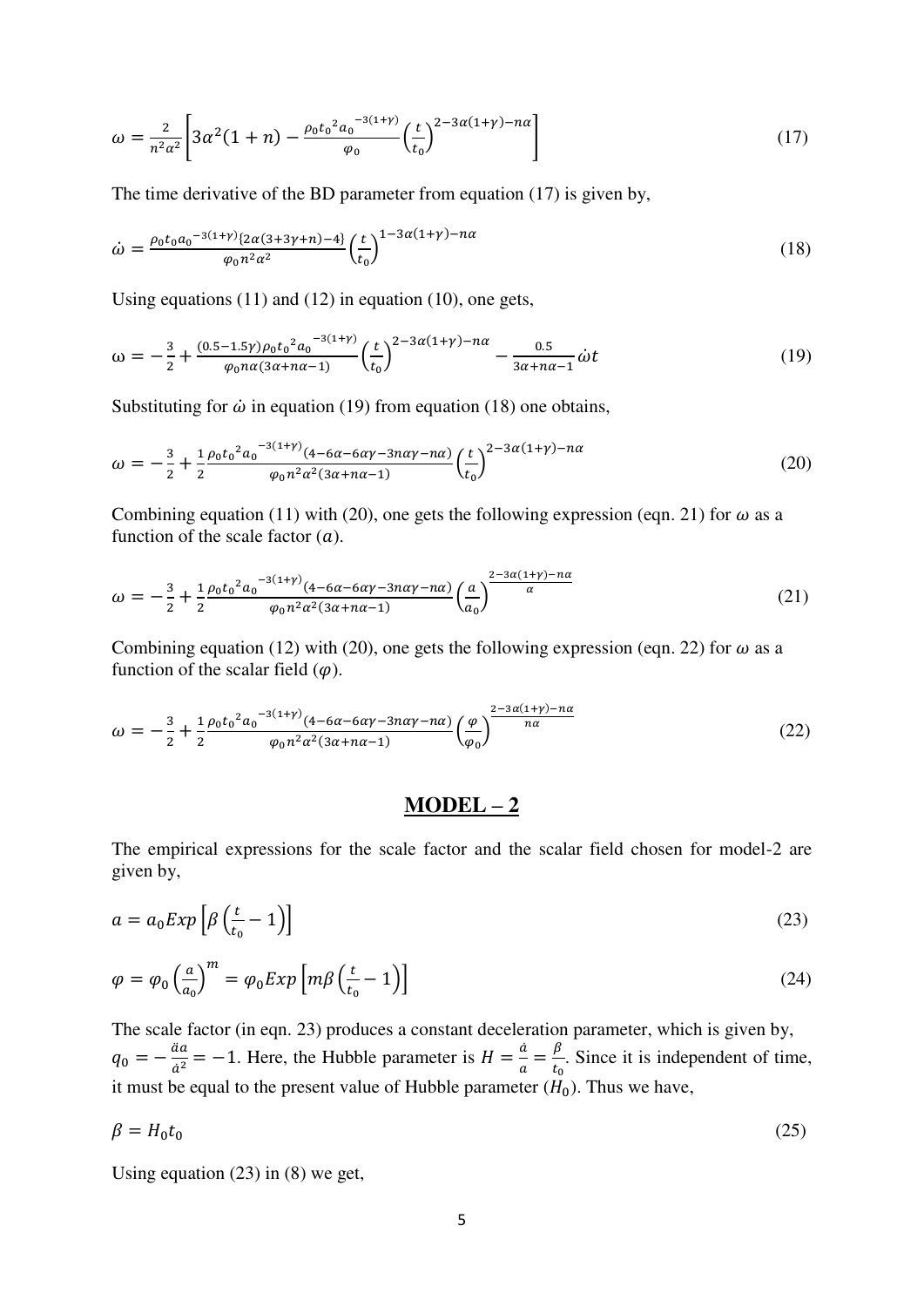$$
\rho = \rho_0 a_0^{-3(1+\gamma)} Exp \left[ -3\beta (1+\gamma) \left( \frac{t}{t_0} - 1 \right) \right]
$$
\n(26)

Using equations (23), (24) and (26) in equation (6) and writing all parameter values for the present epoch ( $t = t_0$ ), one obtains,

$$
\left(\frac{\beta^2}{t_0^2}\right)m^2 + \left(\frac{5\beta^2}{t_0^2}\right)m + \left\{\frac{6\beta^2}{t_0^2} - \frac{\rho_0}{\varphi_0}(1-\gamma_0)\right\} = 0\tag{27}
$$

Equation (27) is quadratic in  $m$ . Its two solutions are given by,

$$
m_{\pm} = -\frac{5}{2} \pm \frac{1}{2} \sqrt{1 + \frac{4\rho_0 t_0^2}{\beta^2 \varphi_0} (1 - \gamma_0)}
$$
(28)

For the present matter dominated era one may take  $\gamma_0 = 0$ . One thereby obtains its two values as  $m_{\pm} = -1.966, -3.034$ .

Using equations (23) and (24) in equation (9), one gets,

$$
\omega = \frac{2}{m^2 \beta^2} \left[ 3\beta^2 (1+m) - \frac{\rho_0 t_0^2 a_0^{-3(1+\gamma)}}{\varphi_0} E x p \left\{ (-3\beta - 3\beta \gamma - m\beta) \left( \frac{t}{t_0} - 1 \right) \right\} \right] \tag{29}
$$

The time derivative of the BD parameter from equation (29) is given by,

$$
\dot{\omega} = \frac{2\rho_0 t_0 a_0^{-3(1+\gamma)} (3+3\gamma+m)}{\beta \varphi_0 m^2} E x p \left\{ (-3\beta - 3\beta\gamma - m\beta) \left( \frac{t}{t_0} - 1 \right) \right\} \tag{30}
$$

Using equations (23) and (24) in equation (10), one gets,

$$
\omega = -\frac{3}{2} + \frac{(1-3\gamma)\rho_0 t_0^2 a_0^{-3(1+\gamma)} \exp\left\{(-3\beta - 3\beta\gamma - m\beta)\left(\frac{t}{t_0} - 1\right)\right\}}{2\beta^2 \varphi_0 m(3+m)} - \frac{t_0 \beta m}{2\beta^2 m(3+m)} \dot{\omega}
$$
(31)

Substituting for  $\dot{\omega}$  in equation (31), from equation (30), one obtains,

$$
\omega = -\frac{3}{2} + \frac{1}{2} \frac{(-6 - 6\gamma - 3m\gamma - m)\rho_0 t_0^2 a_0^{-3(1+\gamma)}}{\rho_0 m^2 \beta^2 (3+m)} Exp\left\{(-3 - 3\gamma - m)\beta \left(\frac{t}{t_0} - 1\right)\right\}
$$
(32)

Combining equation (23) with (32), one gets the following expression (eqn. 33) for  $\omega$  as a function of the scale factor  $(a)$ .

$$
\omega = -\frac{3}{2} + \frac{1}{2} \frac{(-6 - 6\gamma - 3m\gamma - m)\rho_0 t_0^2 a_0^{-3(1+\gamma)}}{\varphi_0 m^2 \beta^2 (3+m)} \left(\frac{a}{a_0}\right)^{-3-3\gamma - m} \tag{33}
$$

Combining equation (24) with (32), one gets the following expression (eqn. 34) for  $\omega$  as a function of the scalar field  $(\varphi)$ .

$$
\omega = -\frac{3}{2} + \frac{1}{2} \frac{(-6 - 6\gamma - 3m\gamma - m)\rho_0 t_0^2 a_0^{-3(1+\gamma)}}{\varphi_0 m^2 \beta^2 (3+m)} \left(\frac{\varphi}{\varphi_0}\right)^{\frac{-3\beta - 3\beta\gamma - m\beta}{m}}
$$
(34)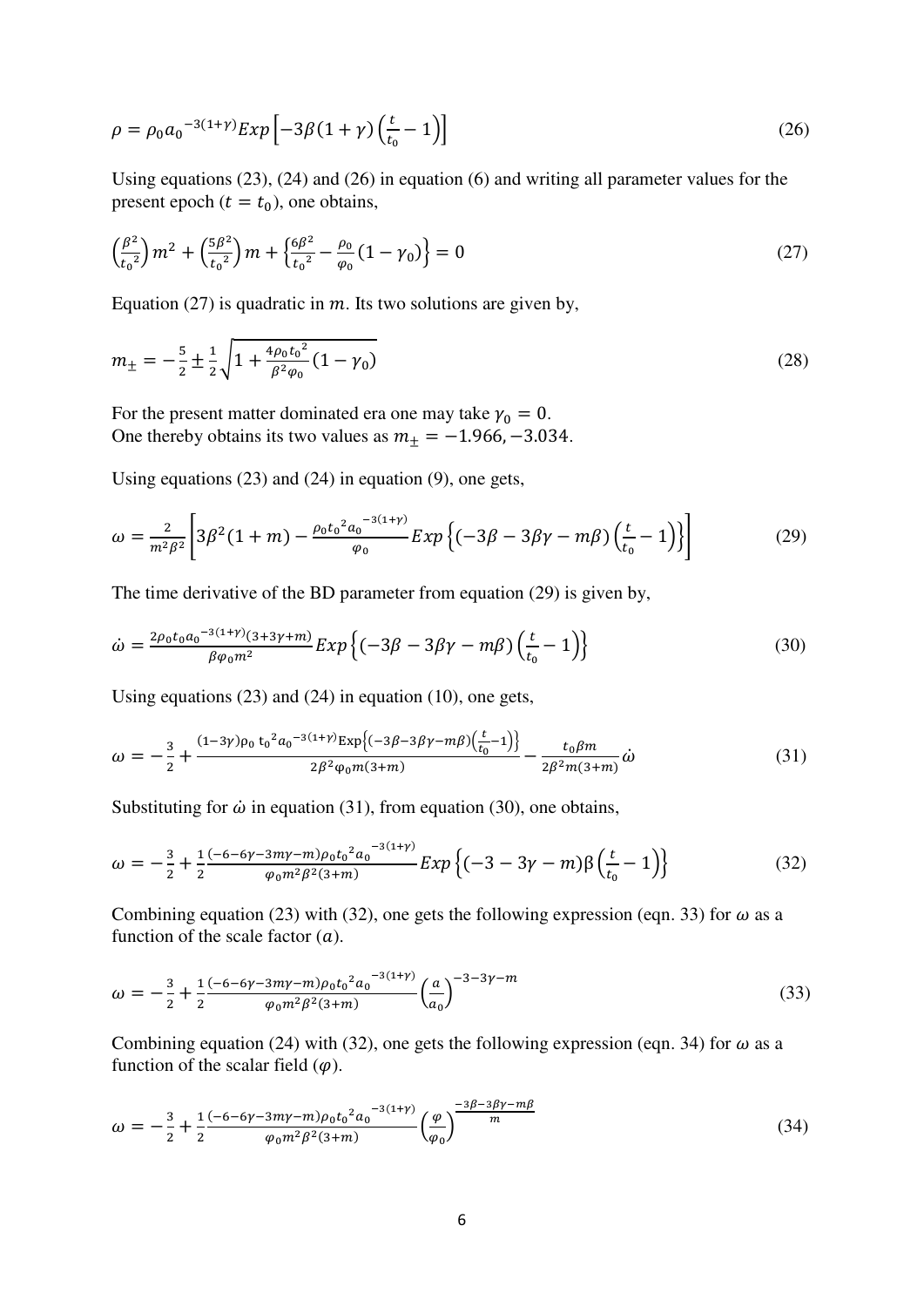#### **3. Results and Discussions**

The values of the BD parameter at the present epoch ( $t = t_0$ ), from model-1, for two values of *n* (i.e.  $n_{+}$ , as in eqn. 16) are given by,

$$
\omega_{0\pm} = -\frac{3}{2} + \frac{1}{2} \frac{\rho_0 t_0^2 a_0^{-3(1+\gamma_0)} (4 - 6\alpha - 6\alpha \gamma_0 - 3n_\pm \alpha \gamma_0 - n_\pm \alpha)}{\varphi_0 n_\pm^2 \alpha^2 (3\alpha + n_\pm \alpha - 1)}
$$
(35)

For the present matter dominated era we have taken  $\gamma_0 = 0$ . Using the values of the parameter *n*, i.e.,  $n_{+} = -1.987$  and  $n_{-} = -2.563$ , one gets  $\omega_{0\pm} = -1.503, -1.430$ .

The values of the BD parameter at the present epoch ( $t = t_0$ ), from model-2, for two values of *m* (i.e.  $m_{\pm}$ , as in equation 28) are given by,

$$
\omega_{0\pm} = -\frac{3}{2} + \frac{1}{2} \frac{(-6 - 6\gamma - 3m_{\pm}\gamma_0 - m_{\pm})\rho_0 t_0^2 a_0^{-3(1+\gamma_0)}}{\varphi_0 m_{\pm}^2 \beta^2 (3+m_{\pm})}
$$
(36)

For the present matter dominated era we have taken  $\gamma_0 = 0$ . Using the values of the parameter  $m$ , i.e.,  $m_{+} = -1.966$  and  $m_{-} = -3.034$ , one gets  $\omega_{0\pm} = -1.518, -1.333$ .

According to a study by Banerjee and Pavon, the value of  $\omega$  must be greater than  $-3/2$  [13]. This requirement is satisfied if we take  $n = n_-\,$  in model-1 and  $m = m_-\,$  in model-2. Therefore, to determine the time dependence of  $\omega$ , one should use these values of *n* and *m* in the equations (20) and (32), for model-1 and model-2 respectively.

Using all parameters values and taking  $n = n_+$ , the expression of the BD parameter  $\omega$  (eqn. 20), based on model-1, takes the following form.

$$
\omega = -1.5 + (0.071 - 0.073\gamma) \left(\frac{t}{t_0}\right)^{1.029 - 6.667\gamma} \tag{37}
$$

From equation (37), the time derivative of  $\omega$  is given by,

$$
\frac{d\omega}{dt} = \frac{(0.073 - 0.548\gamma + 0.487\gamma^2) \left(\frac{t}{t_0}\right)^{1.029 - 6.667g}}{t}
$$
\n(38)

From equation (38), the value of  $\frac{d\omega}{dt}$  at the present epoch ( $t = t_0$ ) is obtained as,

$$
\left(\frac{d\omega}{dt}\right)_{t=t_0} = \frac{0.073 - 0.548\gamma_0 + 0.487\gamma_0^2}{t_0} \tag{39}
$$

Using all parameters values and taking  $m = m_$ , the expression for the BD parameter  $\omega$ (eqn. 32), based on model-2, takes the following form.

$$
\omega = -1.5 + (0.168 - 0.175\gamma) \exp\left[ (0.035 - 3.045\gamma) \left( \frac{t}{t_0} - 1 \right) \right]
$$
(40)

From equation (40), the time derivative of  $\omega$  is given by,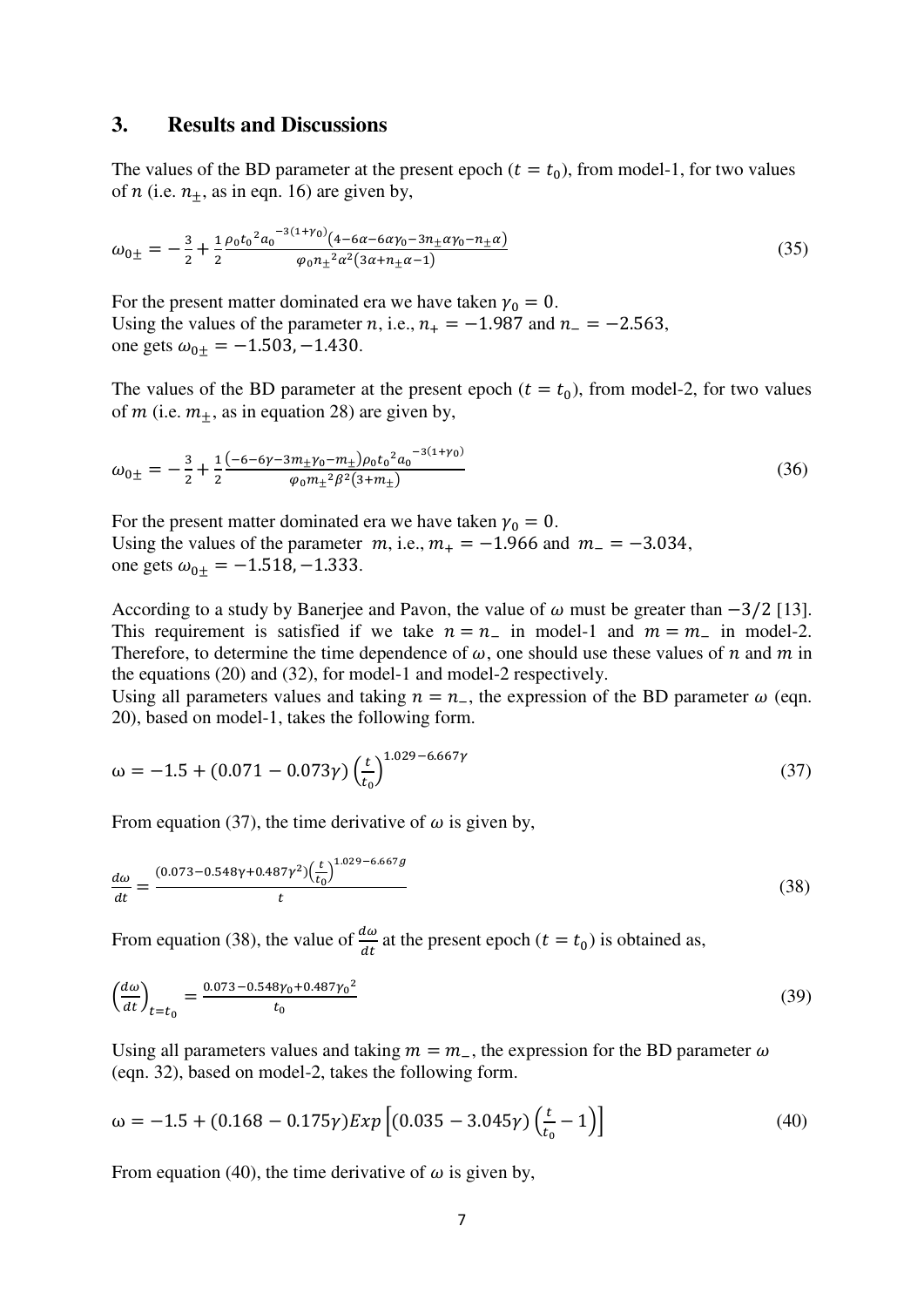$$
\frac{d\omega}{dt} = \frac{(0.006 - 0.518\gamma + 0.533\gamma^2) \exp[(0.035 - 3.045\gamma)\left(\frac{t}{t_0} - 1\right)]}{t_0} \tag{41}
$$

From equation (41), the value of  $\frac{d\omega}{dt}$  at the present epoch ( $t = t_0$ ) is obtained as,

$$
\left(\frac{d\omega}{dt}\right)_{t=t_0} = \frac{0.006 - 0.518\gamma_0 + 0.533\gamma_0^2}{t_0} \tag{42}
$$

The expressions of (39) and (42), based on model-1 and model-2 respectively, are identical in form. Here,  $t_0$  denotes the age of the universe, with a very large value of  $1.4 \times 10^{10}$  years or  $4.42 \times 10^{17}$  seconds. Due to this extremely large value,  $\left| \left( \frac{d\omega}{dt} \right)_{t=t_0} \right|$  would be very small. The sign of  $\left(\frac{d\omega}{dt}\right)_{t=t_0}$  is determined by the value of  $\gamma$  of the cosmic fluid at the present epoch. This value has been taken to be zero for the present era of matter dominated universe (pressureless dust) by Sahoo and many researchers [17]. Setting the right hand sides of equations (39) and (42) equal to each other, one gets,

$$
0.046\gamma_0^2 + 0.030\gamma_0 - 0.067 = 0\tag{43}
$$

Equation (43) is quadratic in  $\gamma_0$ , leading to the following solutions.

$$
(\gamma_0)_{\pm} = \frac{-0.030 \pm \sqrt{(0.030)^2 - 4 \times 0.046 \times (-0.067)}}{2 \times 0.046} = 0.924, -1.576
$$
\n(44)

The negative value of  $\gamma_0$ , in equation (44), is consistent with recent observations [19, 20]. The results of equation (44) have their origins in equations (38) and (41). We took  $\gamma_0 = 0$  to obtain the values of  $n$  and  $m$ , used for evaluating the constants in the equations (38) and (41). We should therefore discuss a more generalized method to estimate the value of the EoS (equation of state) parameter  $\gamma_0$ .

According to this new method, one may determine  $\left(\frac{d\omega}{dt}\right)_{t=t_0}$ for model-1 and model-2, from equations (20) and (32) respectively. Since they represent the time dependence of the same entity  $(\omega)$  at the present epoch, their values are likely to be equal to each other. Setting them equal to each other and taking  $m = n$ , one gets,

$$
A\gamma_0^2 + B\gamma_0 + C = 0\tag{45}
$$

where,

$$
A = 18\alpha^2 \beta n^2 - 54\alpha^3 \beta n^2 + 54\alpha^2 \beta^2 n^2 + 9\alpha^2 \beta n^3 - 45\alpha^3 \beta n^3 + 45\alpha^2 \beta^2 n^3 - 9\alpha^3 \beta n^4
$$
  
+ 9\alpha^2 \beta^2 n^4

$$
B = 36\alpha^2 \beta n^2 - 108\alpha^3 \beta n^2 - 72\alpha \beta^2 n^2 + 108\alpha^2 \beta^2 n^2 + 18\alpha^2 \beta n^3 - 90\alpha^3 \beta n^3 - 42\alpha \beta^2 n^3
$$
  
+ 90 $\alpha^2 \beta^2 n^3$  +  $3\alpha^2 \beta n^4$  -  $27\alpha^3 \beta n^4$  -  $6\alpha \beta^2 n^4$  +  $27\alpha^2 \beta^2 n^4$  -  $3\alpha^3 \beta n^5$   
+  $3\alpha^2 \beta^2 n^5$ 

$$
C = 18\alpha^2 \beta n^2 - 54\alpha^3 \beta n^2 + 24\beta^2 n^2 - 72\alpha \beta^2 n^2 + 54\alpha^2 \beta^2 n^2 + 9\alpha^2 \beta n^3 - 45\alpha^3 \beta n^3 + 8\beta^2 n^3 - 42\alpha \beta^2 n^3 + 45\alpha^2 \beta^2 n^3 + \alpha^2 \beta n^4 - 12\alpha^3 \beta n^4 - 6\alpha \beta^2 n^4 + 12\alpha^2 \beta^2 n^4 - \alpha^3 \beta n^5 + \alpha^2 \beta^2 n^5
$$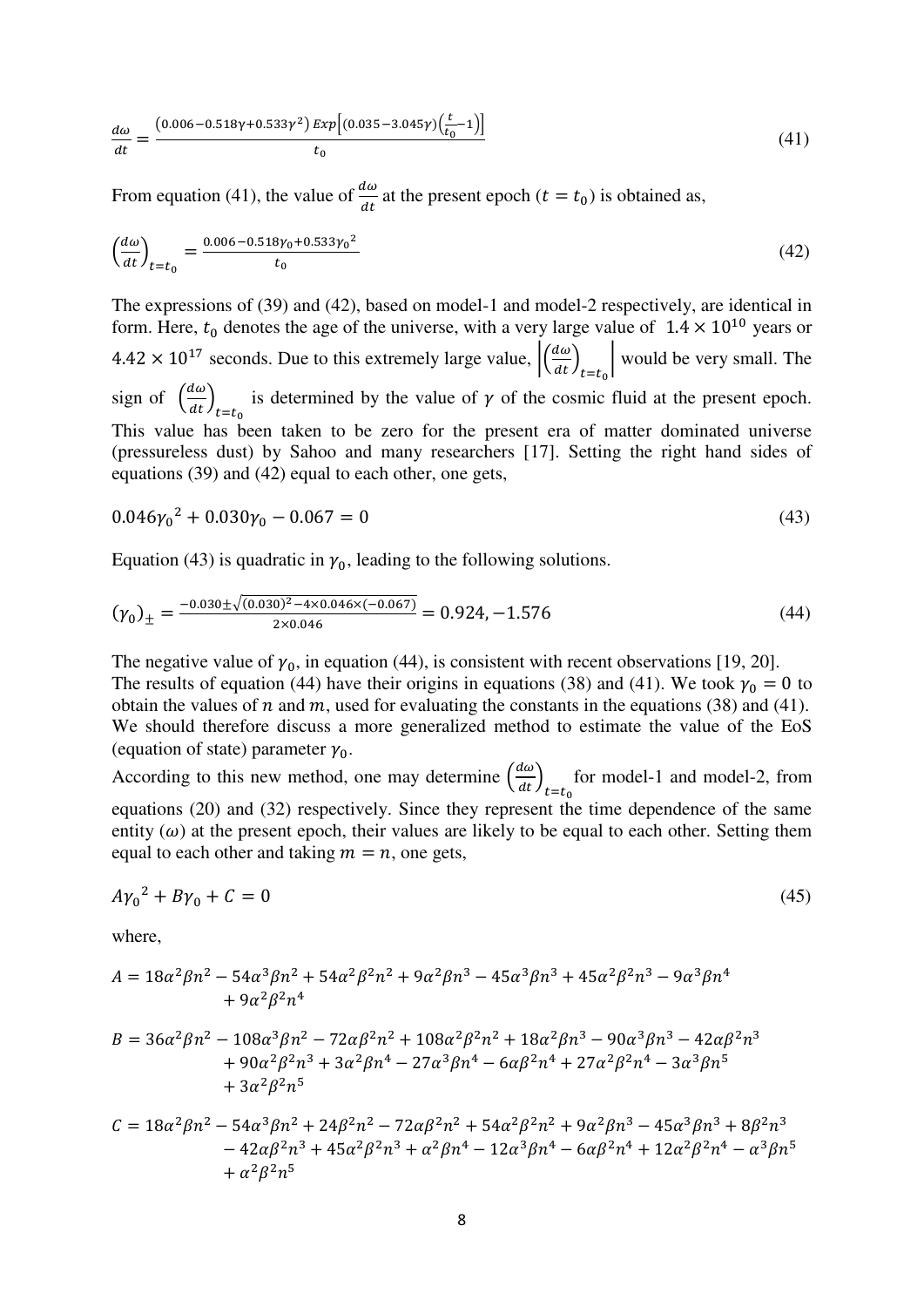#### Equation (45) is quadratic in  $\gamma_0$ .

Here, the values of  $\alpha$  and  $\beta$  can be obtained from equations (13) and (25) respectively.

The reason for taking  $n = m$  is due to the closeness of their values, obtained from equations (16) and (28). Since the expressions of  $\varphi$  in equations (12) and (24) are not the exact solutions of the field equations, the values of  $n$  and  $m$  can also be other than those given by equations (16) and (28) respectively. The only restriction imposed upon their choice of values is the requirement that  $-1.5 < \omega_0 < 0$ , as obtained by Banerjee and Pavon [13]. We have only negative values  $n$  and  $m$  in equations (16) and (28). Negative values of  $n$  and  $m$  indicate that the scalar field  $(\varphi)$  decreases with time, as evident from their defining equations (eqns. 12, 24). Consequently, the gravitational constant  $G = 1/\varphi$  increases with time. There are other recent studies showing a decrease of  $\varphi$  (or an increase of G) with time [17, 18].

The values of  $\gamma_0$  obtained from quation (45) are given by,

$$
\gamma_{0\pm} = \frac{-B \pm \sqrt{B^2 - 4AC}}{2A} \tag{46}
$$

For  $-2 < n < 0$ , one finds from equation (46) that  $\gamma_{0}$  vary approximately in the range of  $-1.9 \leq \gamma_{0-} - 0.6$ , which is consistent with the recent experimental findings regarding the EoS parameter [19, 20]. The value of  $\gamma_{0+}$  is positive for this range of *n* values. These positive values are not at all consistent with the range of values for  $\gamma_0$  obtained from scientific studies based on recent astrophysical observations [19, 20]

#### **4. Conclusions**

In the present study we have used scale factors that generate time independent deceleration parameters. As per scientific studies based on recent observations, the deceleration parameter has changed its sign with time, from positive to negative, indicating a change of phase of the cosmic acceleration from deceleration to acceleration [18]. Our scale factor for model-1 is identical in form to that used by Sahoo et al. [17], although our method of deriving the time dependent expression for  $\omega$  is different. These scale factors can be used for the simplicity of mathematical analysis in a theoretical study. They are required to satisfy a condition that the constant deceleration parameter obtained from them is negative and  $q_0 \ge -1$ . The time dependence of  $\omega$ , for different eras of the expanding universe (characterized by different values of the EoS parameter  $\gamma$ ), is found to be qualitatively the same for these two models. The choice of the scalar field in both models is such that it has the same functional dependence on the corresponding scale factor. According to generalized Brans-Dicke theory, the BD parameter ( $\omega$ ) is a function of the scalar field ( $\varphi$ ). In both models, the choices of empirical relations regarding the scale factors and the scalar fields have allowed us to formulate expressions of  $\omega$  as functions of  $\varphi$ . Using the results of these two models together, the range of values for  $\gamma_0$  (EoS parameter at the present epoch) has been estimated. One could also have taken  $n \neq m$  for a more generalized form, leading to a larger mathematical expression which might be untenable. An improvement over this method of determination of the EoS parameter can be made by using scale factors that are obtained as solutions of the field equations for different logical choices of the scalar field.